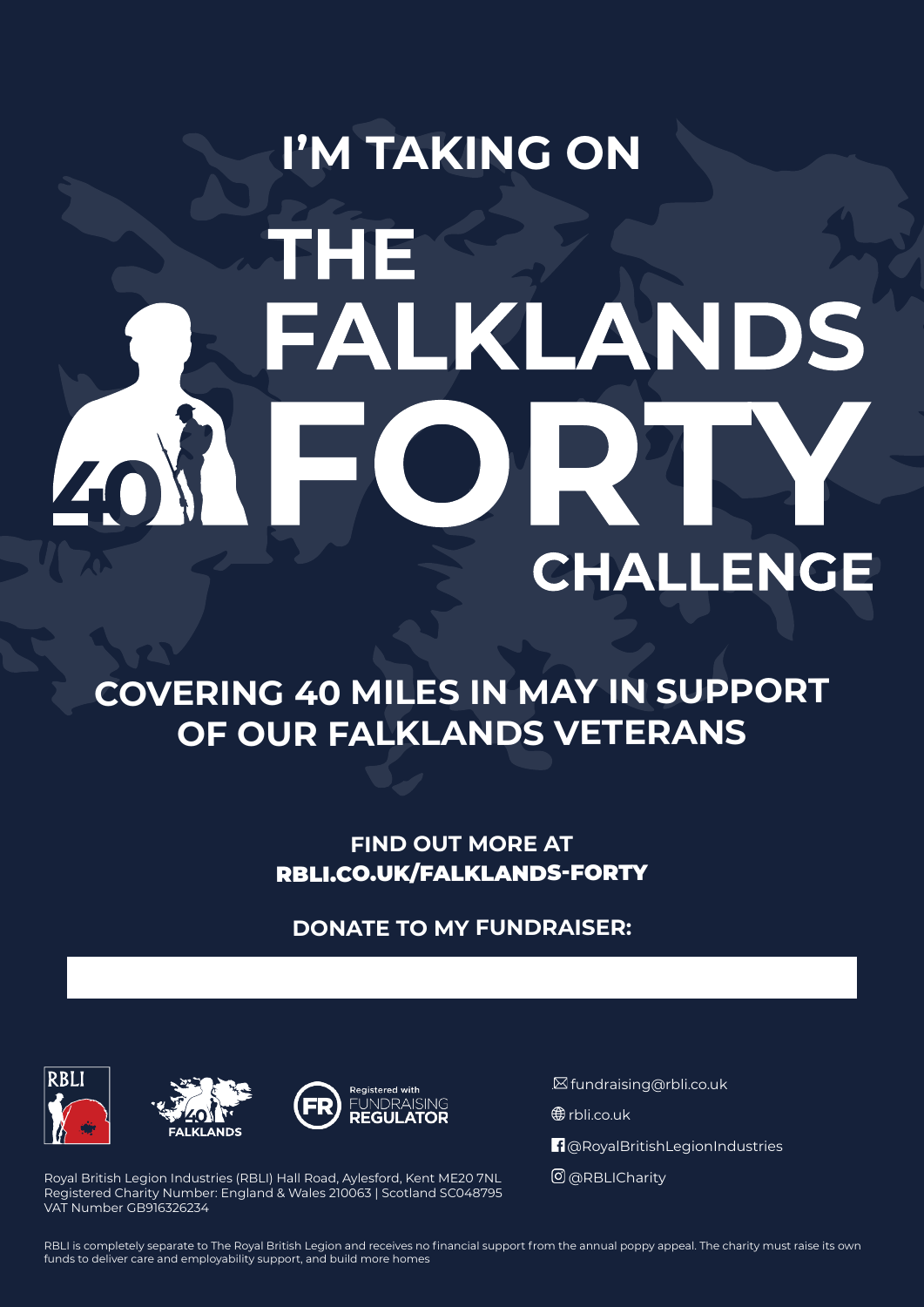## **I'M TAKING ON**

# **THE FALKLANDS** EOR **CHALLENGE**

**I WILL 40 MILES IN MAY TO HONOUR THE LIVES LOST DURING THE FALKLANDS WAR AND IMPROVE THE LIVES OF THOSE WHO SERVED**

> **FIND OUT MORE AT** RBLI.CO.UK/FALKLANDS-FORTY

#### **DONATE TO MY FUNDRAISER:**

**.................................................................................................................................................**







. fundraising@rbli.co.uk

**<sup>⊕</sup>**rbli.co.uk

 $\P$ @RoyalBritishLegionIndustries

@RBLICharity

Royal British Legion Industries (RBLI) Hall Road, Aylesford, Kent ME20 7NL Registered Charity Number: England & Wales 210063 | Scotland SC048795 VAT Number GB916326234

RBLI is completely separate to The Royal British Legion and receives no financial support from the annual poppy appeal. The charity must raise its own funds to deliver care and employability support, and build more homes